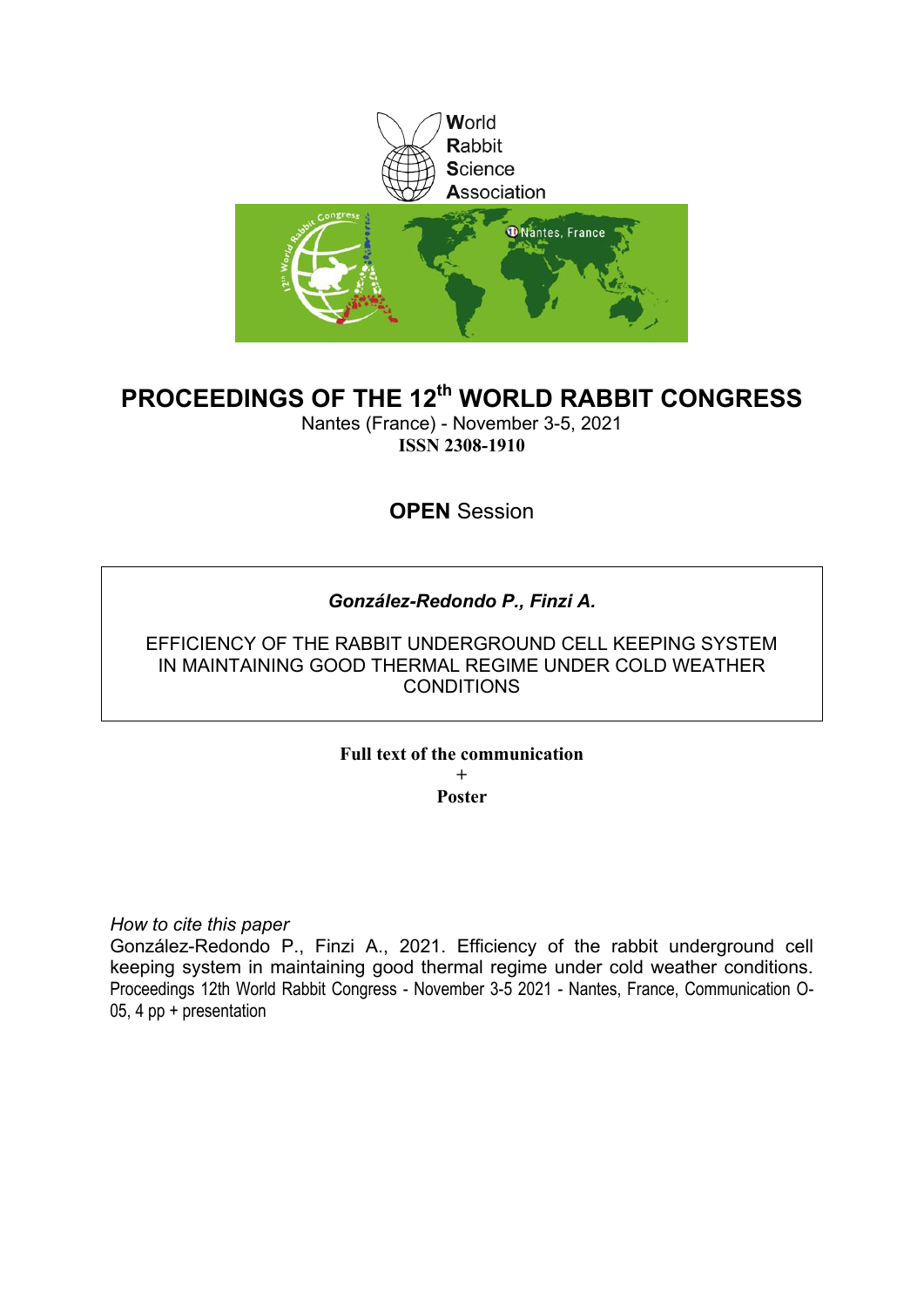# **EFFICIENCY OF THE RABBIT UNDERGROUND CELL KEEPING SYSTEM IN MAINTAINING GOOD THERMAL REGIME UNDER COLD WEATHER CONDITIONS**

## **González-Redondo P.<sup>1</sup> \*, Finzi A.<sup>2</sup>**

<sup>1</sup>Department of Agroforestry Sciences, University of Seville, Carretera de Utrera km 1, 41013 Seville, Spain <sup>2</sup>Research and Didactic Center for Rabbit Welfare and Production, Via Provinciale Amedeo 180, 56019 Nodica (PI), Italy Corresponding author: pedro@us.es

#### **ABSTRACT**

An alternative open-air rabbit keeping system, called "Underground cell system", has been adopted in Italy since more than 30 years and it is slowly and spontaneously wide-spreading in rabbit keeping commercial units which produce a very appreciated and well-paid high-quality meat at low input costs. The system is based on a cell covered with earth till the rim and connected by a tube to an external cage, simulating natural conditions and offering a sheltering preferred by does even if they could accede to a free-range area. The cell offers micro-environmental conditions that are fresher in the hot season and warmer in cold season. Since the nest is set inside the cell and kits are sensible to cold, the internal cell temperature has been tested in the cold season in comparison with the external temperature. Six concrete and six plastic underground cells, each keeping a single doe, were tested in a farm located in Viterbo (Italy). Minimum outside temperature and minimum temperature inside the cell were measured between mid-December 2013 and early April 2014. The results show that the difference  $(P<0.001)$  between the external and the internal temperature increases with the decrease in environmental temperature and the concrete cell was slightly but significantly more efficient than the plastic cell (P<0.05). When outside temperature lowered until −2/−4 °C the internal temperature of the cell remained 9-10 °C higher and sufficient for the nesting area, as demonstrated by previous studies showing that the kits' mortality during the cold season is similar to the one of the warm season.

**Key words**: Rabbit, Rabbit keeping systems, Rabbit underground cell system.

### **INTRODUCTION**

The alternative keeping system based on an underground cell connected by a tube to an external cage was developed since the first 80's by the Rabbit Unconventional Keeping Centre in Viterbo (Italy), initially to protect rabbits from heat stress in North Africa (Finzi, 1987). It was later found that it was a very appropriate system to maintain good micro-environmental conditions when it was applied in Italy. Due to the dilution of the microbial charge in the air that avoids aerial contagion, the system set outdoors is healthy and farmers never must do pharmacological treatments with exception of vaccinations. Alternative units adopting the underground cell system are nowadays managed by small stakeholders who raise the breed Leprino of Viterbo (Finzi, 1990; Finzi *et al.,* 1995) to integrate the rural income, mainly in the Viterbo province (Finzi, 2004; Finzi *et al*., 2014). Most of these farms use concrete cells, but some farms use also plastic cells because concrete cells, though less expensive, are much heavier and difficult to be set correctly.

The underground cell system has been shown to be effective in cushioning heat stress of rabbits as assessed both empirically (Finzi *et al*., 1992a; Finzi *et al*., 1992b) and throughout specific temperature measurements (González-Redondo and Finzi, 2016). However, to date no research has been conducted to evaluate the effective thermal regime of the underground cell system during the cold season. To know these conditions is of interest because in many countries, during the cold season, rabbit kits in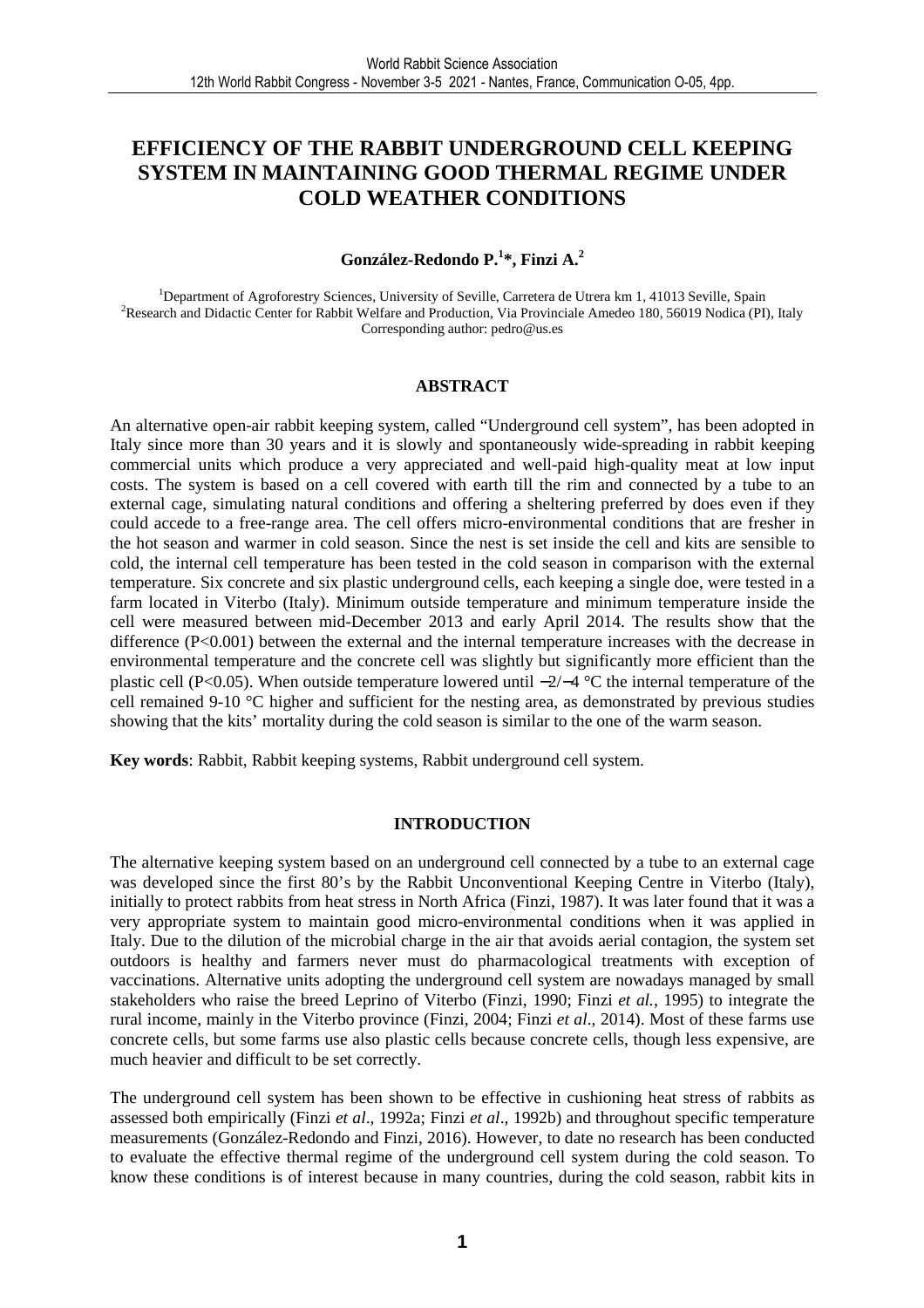the nest could experience cold stress inside the underground cells. Therefore, the aim of the present study was to check the minimum temperatures reached inside two different models of the underground cell system in relationship with the outdoor temperatures during the cold season. This will provide relevant knowledge about the efficacy of this alternative rabbit keeping system in naturally modulating the cell micro-environmental temperature to protect nesting kits from cold stress.

## **MATERIALS AND METHODS**

The trial was carried out in an alternative farm located in the Viterbo province (Italy) where the climate is subtropical Mediterranean, that is mitigated by the presence of the Mediterranean Sea. The sheltering system (Figures 1, 2 and 3) was formed by the cells that were common water draining boxes covered with earth till the upper rim and were connected by a tube to external cages (De Lazzer and Finzi, 1992; Finzi, 2004). The system simulates natural conditions and offers a sheltering preferred by does even in comparison with free ranging (Finzi *et al*., 2001). Cells were closed by a movable insulated lid (Figure 2) that made them explorable to control the nests (Figure 3) and to be cleaned after each reproductive cycle. The does, individually housed, and the litter when grow up, could move from the cell to the cage, freely choosing the more convenient environment.

The experimental *on-farm* conditions were already described in González-Redondo and Finzi (2016). Two experimental groups were formed by six concrete and six plastic (polyethylene) underground cells, respectively. Both models of cells measured  $50 \times 50 \times 50$  cm (Figures 1 and 3). The walls of the concrete cells were 3 cm thick and those of the plastic cells were 4 mm thick.



**Figure 1:** Building an underground cell system. A tube is connecting cells (right) with cages (left).

**Figure 2:** The commercial farm in which the temperature was recorded in real field conditions.

**Figure 3:** A proper nest can be set in each underground cell. The passage to the cell can be seen.

A thermometer was placed inside each underground cell. The environmental temperature of both treatments was measured in the shadow under the roof that sheltered the keeping system. Minima temperatures were measured every three days between mid-December 2013 and early April 2014 both outdoors and inside the cells, and the total was of 420 records in 35 days.

For each range of external minima temperatures, a) two independent samples *t*-tests were performed to compare the increase in the minimum temperature inside the concrete and plastic cells, and b) dependent *t*-test for paired samples were performed to compare the external minimum temperature and the minimum temperature inside the cells. A Pearson's correlation coefficient between the minima external temperatures and the temperature increase (internal minus external) inside the cells was calculated. The statistical analyses were performed with SPSS v.15.0 software (SPSS Inc., Chicago, IL, USA).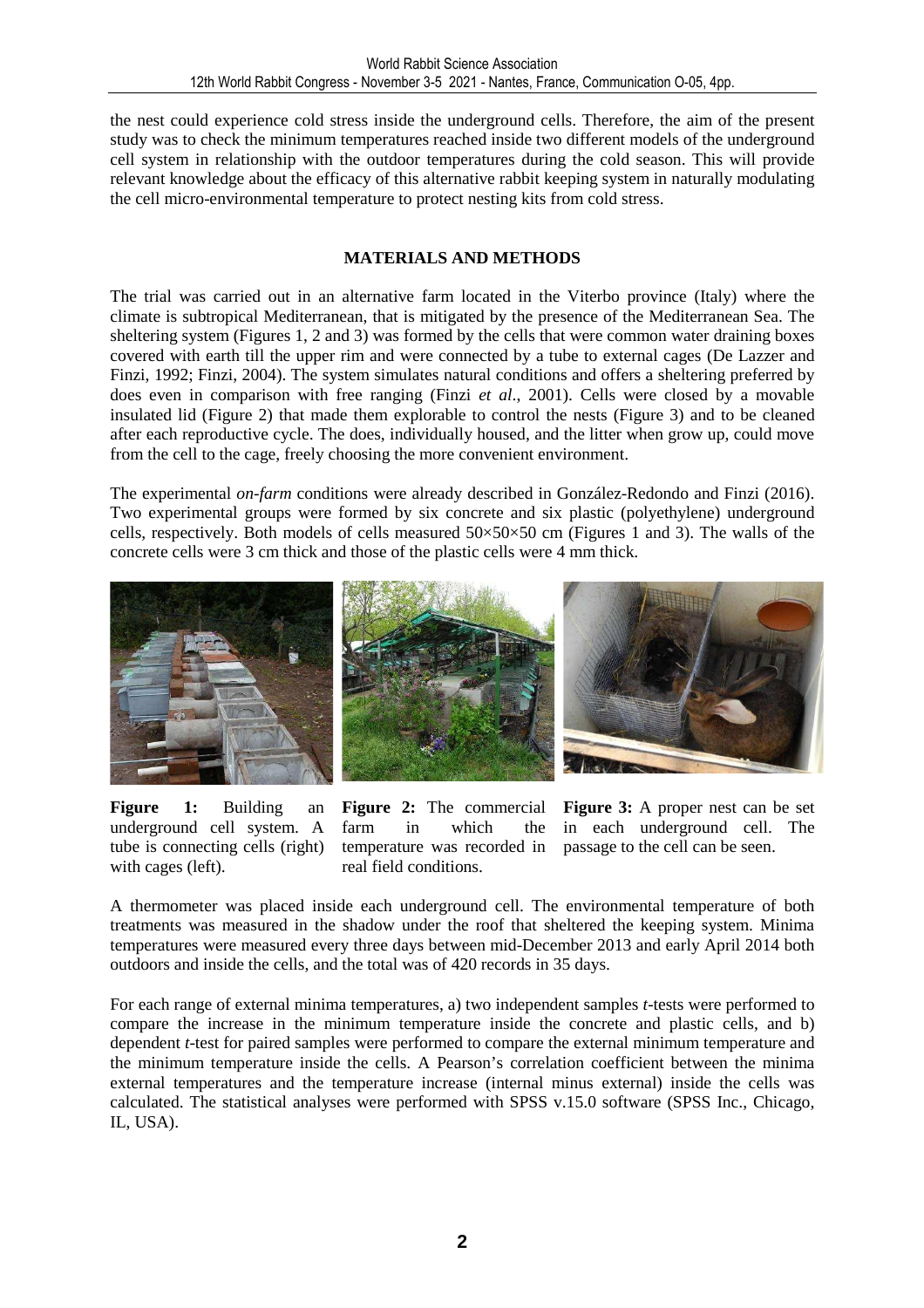### **RESULTS AND DISCUSSION**

Figure 4 shows the minimum temperature maintained inside the underground cells when the minimum external temperature decreased from +8 to −4 ºC. The minimum temperature inside the underground cells ranged from 6.4 ºC, when the minimum external temperature was −2/−4 ºC, to 10.5 ºC when it increased to 6-8 ºC. Figure 5 shows the difference between the minimum temperature reached inside the underground cell and the minimum external temperature, for each range of minima external temperatures. The minimum temperature inside the underground cell was increased (P<0.001) with respect to the minimum external temperature for all the minimum temperature ranges comprised between −4 to 8 ºC. This increase in the minimum internal temperature with respect to the minimum external temperature ranged between 4.3 ºC when the minimum external temperature was 6-8 ºC to 9.4 °C when it decreased to  $-2/-4$  °C. This represents a significantly negative correlation (r =  $-0.643$ ; P<0.001) between the minimum external temperature and the increase in the minimum temperature inside the cells.



for increasing external minimum temperature.

**Figure 4:** Trend of cells minima temperatures **Figure 5:** Difference between cells minima temperature and external minimum temperature.

These results demonstrate the relative efficiency of the underground cell in keeping the inner cell temperature under cold weather. This effect is favoured by the underground position of the cells whose heat gained during the warm hours of the day is retained by the soil in which they are embedded, as occurs in natural burrows. It must also be considered that minima temperatures are reached only for some hours of the day in which the physiological thermoregulation is necessarily involved.

For minimum external temperatures higher than −2 ºC, concrete cells produced a higher increase (P<0.05) than plastic cells in the minimum temperature inside the cells with respect to the minimum external temperature, which ranged between 0.6 and 1.6  $\degree$ C (Figure 5). The better efficiency of the concrete structure in increasing the internal cell temperature, receiving it from the warmer surrounding ground, depended on the better thermal conductivity of concrete compared to plastic (Engineering Toolbox, 2003).

In the same way as for heat stress (González-Redondo and Finzi, 2016), the thermal efficiency of the underground cell can reduce the risk of cold stress and the reproductive seasonality in farms using this keeping system is avoided, at least in terms of the main parameters characterizing the does' reproductive performance. Specifically, the good thermal regime of the underground cell system under cold conditions agrees with the kits mortality during lactation that is not increased in the underground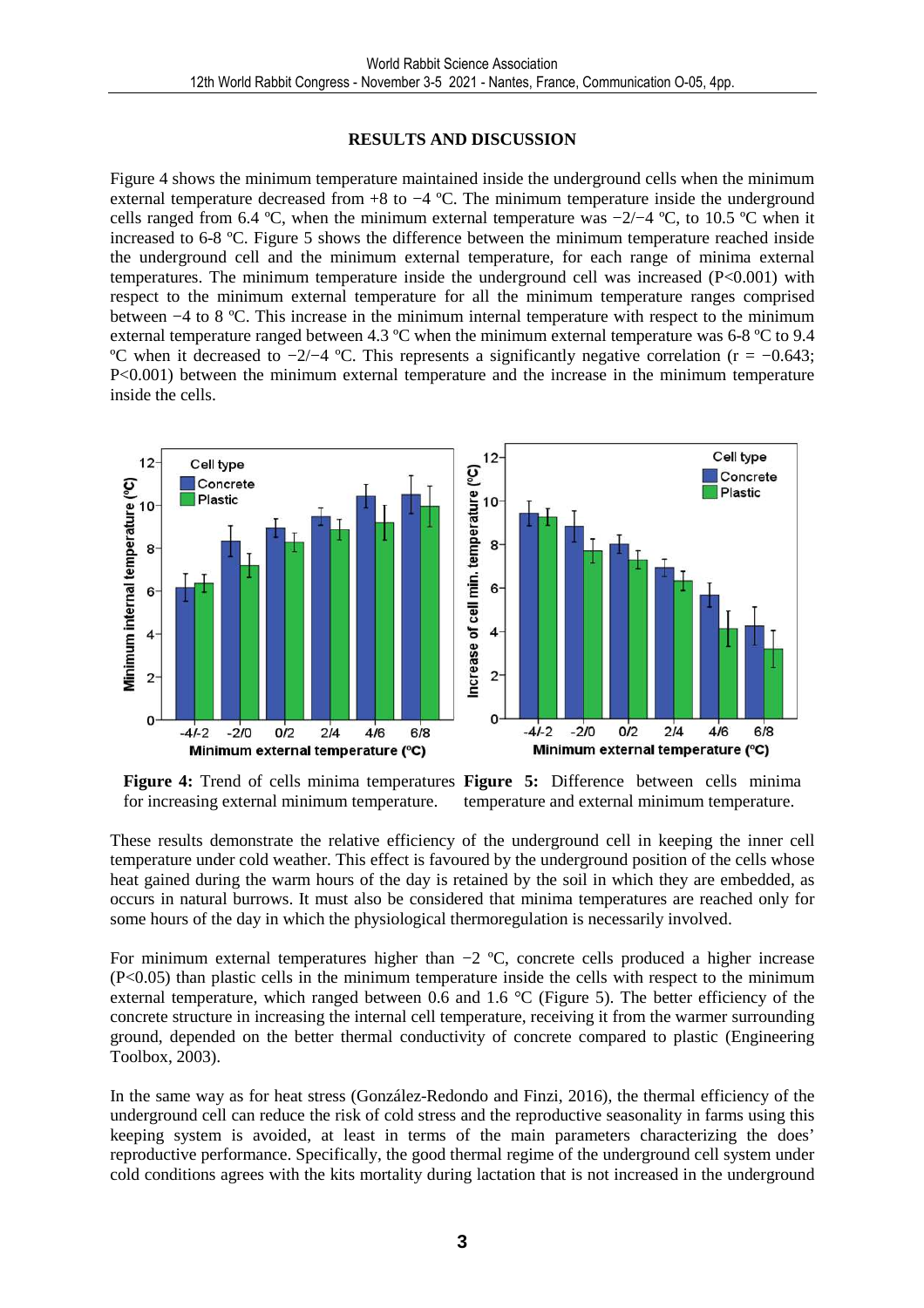cell system during the cold season in comparison to the warm one, as reported previously (González-Redondo *et al*., 2008). Thus, the good thermal range of the underground cell system during the cold season must be added to its excellent efficiency during the warm season in which the maximum internal temperature was lowered by 7.6 °C in comparison with the maximum ambient temperature when it reached values of 34-35 °C that impairs the reproductive performance of does. Therefore, the cell keeps its internal temperature low when the outside temperature is high, offering self-conditioned environmental conditions that are cooler in the hot season and fit to protect rabbits from heat stress (González-Redondo *et al*., 2008).

Moreover, while the buildings used in the conventional rabbit farming, in the area considered, must necessarily be conditioned, throughout heating in the cold season and cooling in the warm one, in the alternative system air-conditioning costs are totally eliminated. Costs reduction and simplicity of facilities become very important elements in favour of the use of the underground cell system in developing countries (Finzi and Mariani, 2011).

#### **CONCLUSIONS**

In conclusion, with ambient temperatures below zero the underground cell is fit to keep its internal temperature 9-10 °C higher. With reference to the usual atmospheric temperatures in the Mediterranean area, even if, in cold weather, the plastic cell is slightly less efficient to increase the internal cell temperature, in comparison with concrete cell, nevertheless both cells allow sufficient thermal welfare conditions for kits in the nests. Therefore, where convenient for technical reasons, the lighter and more easily utilized plastic cells can be used, though costlier, without major drawbacks, mainly in developed countries. Anyhow, the problem of materials to build rabbit shelters (costs, availability and efficiency) can become important in programs for rural development. In fact, farmers can easily build *in situ* the concrete or earthenware cells by themselves, manually and at low cost (Finzi, 1987).

#### **REFERENCES**

- De Lazzer M.J., Finzi A. 1992. Efficiency of three different housing systems in reducing heat stress in rabbits. *In: Proc. 5th World Rabbit Congress, 1992 July, Corvallis, U.S.A., Vol. B, 745-750*.
- Engineering Toolbox. 2003. Thermal conductivity of selected materials and gases. *http://www.engineeringtoolbox.com/thermal-conductivity-d\_429.html*
- Finzi A. 1987. Technical support to agricultural development and settlements in West Noubaria Egypt. *Technical report, FAO, Project EGY/85/001.*
- Finzi A. 1990. Recherches pour la sélection de souches de lapins thermotolérants. *Options Méditerraéennes. Série Séminaires 8, 41-45.*
- Finzi A. 2004. An unconventional rabbit-keeping system to produce high quality meat. *I<sup>a</sup>* Conf. Intern. Ecológica en el Sur *de Europa. Zamora, España, 83-89.*
- Finzi A., Ciorba P., Macchioni P. 2001. Evaluación comparada del bienestar del conejo en sistemas alternativos de cría*. In: Proc. XXVI Sympoisum de Cunicultura de ASESCU, 164-167*.
- Finzi A., Margarit R., Macchioni P. 1995. Rabbit germplasm utilisation to produce a synthetic breed fit to Mediterranean climates*. Int. Symp. on Mediterranean Animal Germplasm and Future Human Challenges. Benevento, Italy, 201-202*.
- Finzi A., Mariani G. 2011. L'allevamento ecologico del coniglio. *Edagricole, Milano, Italy*.
- Finzi A., Mariani G., González-Redondo P. 2014. Il Leprino di Viterbo, una razza cunicola selezionata per l'allevamento alternativo. *In: Proc. 9º Convegno dell'Ass. Italiana di Zootecnia Biologica e Biodinamica, 2014 June, Rome, Italy, 108-118.*
- Finzi A., Nyvold S., El Agroudi M. 1992a. Evaluation of heat stress in rabbits under field conditions. *In: Proc. 5th World Rabbit Congress, 1992 July, Corvallis, USA, Vol. B, 739-744.*
- Finzi A., Nyvold S., El Agroudi M. 1992b. Efficiency of three different housing systems in reducing heat stress in rabbits. *In: Proc. 5th World Rabbit Congress, 1992 July, Corvallis, USA, Vol. B, 745-750.*
- González-Redondo P., Finzi A. 2016. Efficiency of the rabbit underground cell keeping system in reducing heat summer stress. *In: Proc. 11th World Rabbit Congress, 2016 June, Qingdao, China, 679-682*.
- González-Redondo P., Negretti P., Finzi A. 2008. Analysis of the efficiency and the reproductive seasonality of an alternative rabbit keeping system. *In: Proc. 9th World Rabbit Congress, 2008 June, Verona, Italy, 1545-1549.*